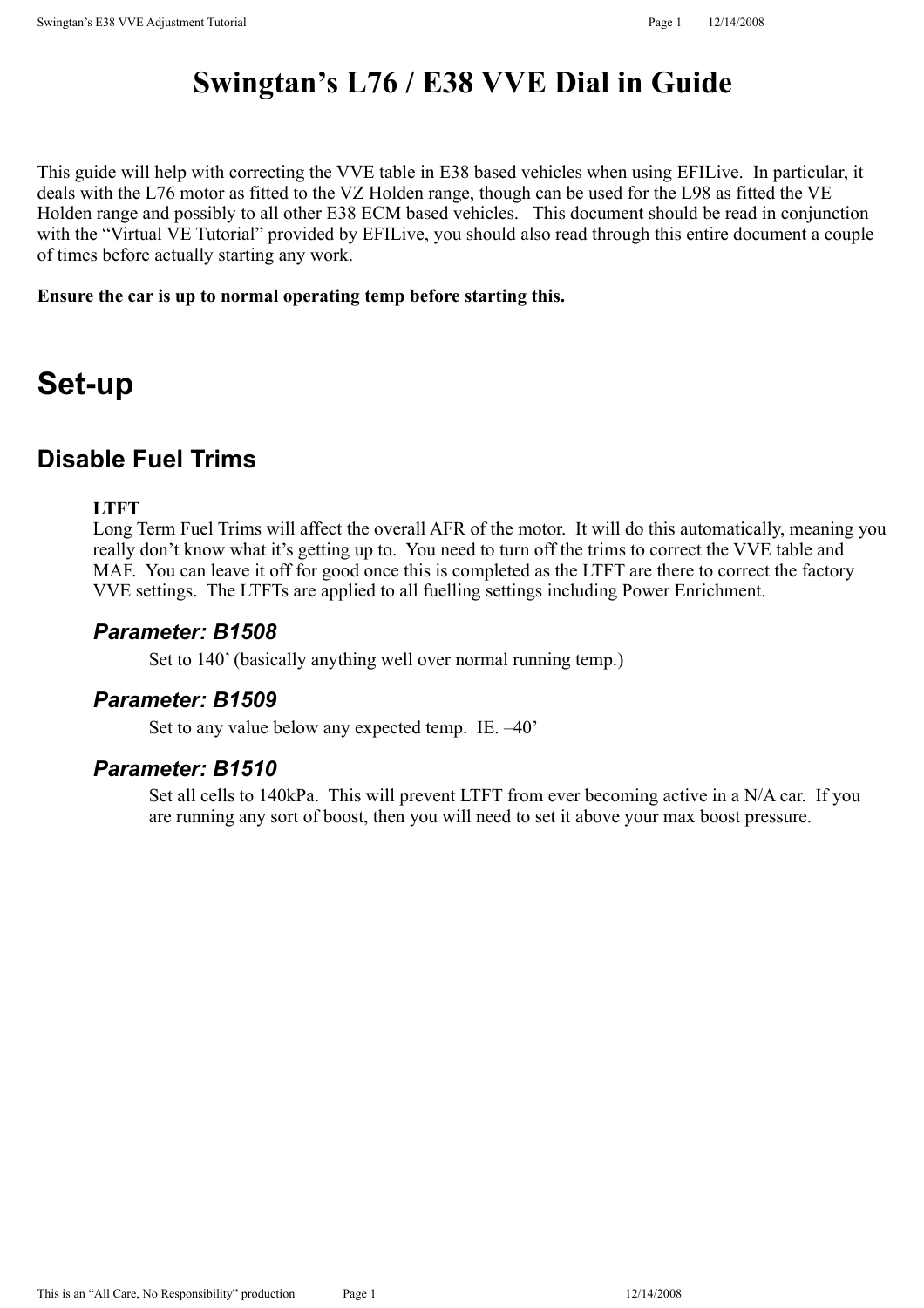#### **STFT**

Short Term Fuel Trims do much the same thing as LTFTs but only average their adjustment over a short period and don't run during PE. Their use can be good once the VVE is dialled in, as they will help correct for things like air temp, pressure, humidity etc. For dialling in though, they need to be off.

# *Parameter: B1501*

Set all cells to max i.e. 65535

### *Parameter: B1502*

Set all cells to 140' (basically anything well over normal running temp.)

### *Parameter: B1503*

Set all cells to max i.e. 65535

### *Parameter: B1504*

Set all cells to 140' (basically anything well over normal running temp.)

### *Parameter: B1505*

No Change

#### *Parameter: B1506*

Set to 0.1

# *Parameter: B1507*

Set to max IE. 255

# *Parameter: B1513*

Set to 0

# *Parameter: B1514*

Set to max IE 1500

These setting should prevent Closed Loop mode in the ECM. This is needed to dial in the VVE and the MAF. To confirm that the ECM remains in Open Loop mode, log "FUELSYS" and under the "data" tab it should remain reading "OL". If it goes into "CL" the ECM will be using the O2 sensors to adjust fuel levels. This is not good at this point.

#### **DFCO**

Deceleration Fuel Cut Off will upset the logging process as the AFRs will hit 25:1 when slowing down. It's a good idea to turn them off.

#### *Parameter: B2405*

Set to 140' (basically anything well over normal running temp.)

# *Parameter: B2406*

Set to 140' (basically anything well over normal running temp.)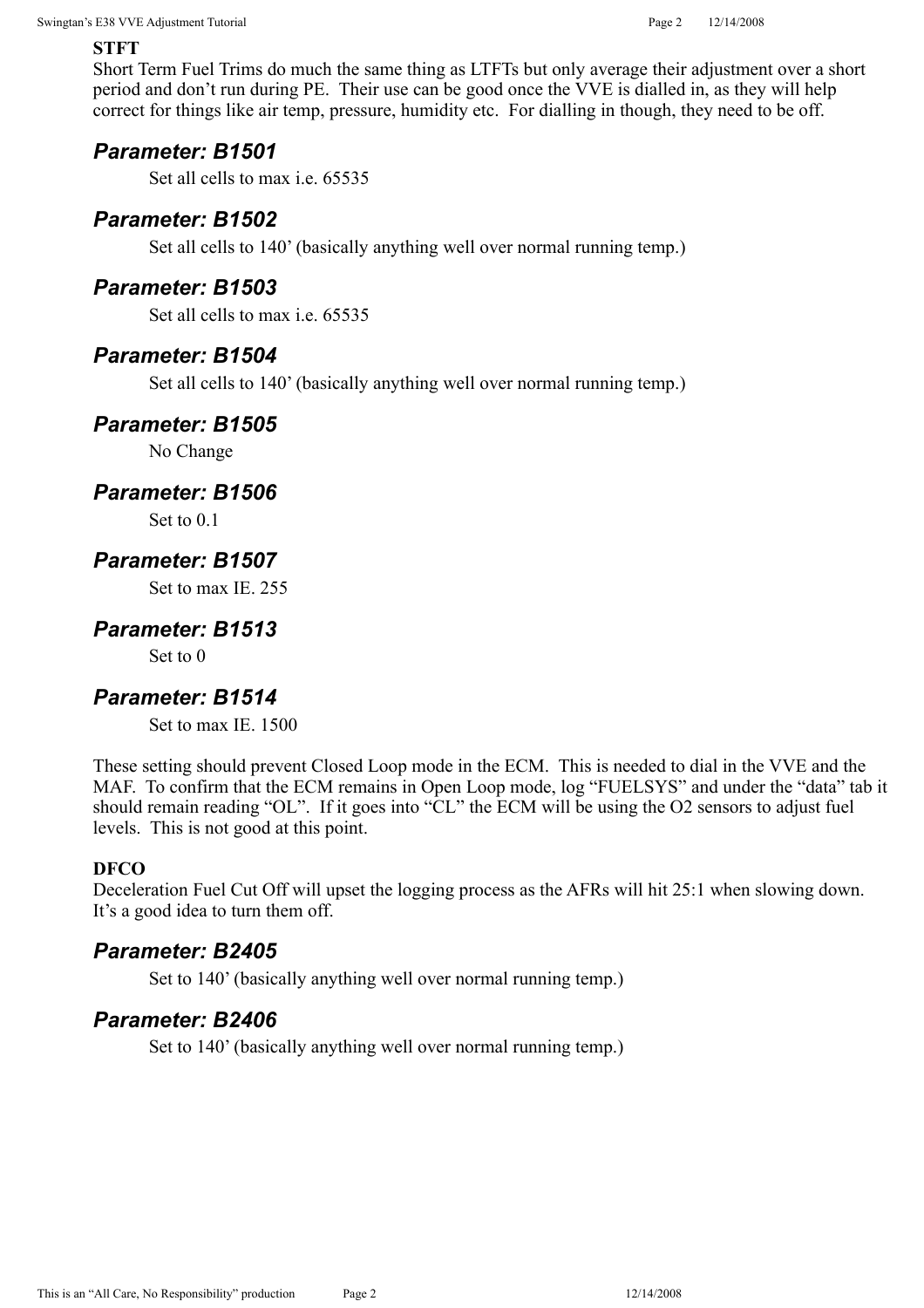# **Set Command AFRs**

There are 2 thoughts on setting the AFRs for dialling in the VVE and MAF. You can set a fairly rich commanded AFR, to ensure you don't run lean, or you can set a "normal" AFR and keep a close eye on the Wide Band readings. If they start to go lean, get off the power…. The settings here should be fine for a fairly stock car, big cams and FI will need richer settings.

#### **Cruise AFR**

I commanded 14.5:1 for cruise. This is marginally richer than Stoich and should work fine. This section relies on the car being up to normal operating temp.

#### *Parameter: B0141*

Set all cells to 14.5 (assuming you have EFILive set to work in AFR)

#### *Parameter: B0143*

Set all cells to 14.5 (assuming you have EFILive set to work in AFR)

### *Parameter: B0146*

Set all cells over 80' to 1.00

This should command 14.5:1 AFR for all fuelling once the car has entered normal run mode, except for Power Enrichment mode.

#### **Power Enrichment**

I commanded 12.5:1 for PE mode to ensure I didn't run lean. You will also want to control PE a little better than stock. I run the TPS settings very low and use MAP kPA to control PE. This has worked very well for me.

#### *Parameter: B0156*

Set all cells to 4.0% (note that there appears to be an offset in the TPS settings in the tune compared to measured TPS in Scan Tool. 4% in the tune is about 30% - 35% in real life)

#### *Parameter: B0157*

Set to 75kPA

#### *Parameter: B0161*

Set to 0.5 % (note that there appears to be an offset in the TPS settings in the tune compared to measured TPS in Scan Tool. 0.5 in the tune is about 10% - 15% in real life)

#### *Parameter: B0169*

Set to 0.1 to ramp in the fuel quickly. This will help when taking readings.

#### *Parameter: B0170*

Set to 0.1 to ramp out the fuel quickly. This will help when taking readings

#### *Parameter: B3618*

Set all cells to 12.5:1 AFR

#### *Parameter: B0804*

Set to "No" to turn off Cat Protection Enrichment.

These settings should fix the commanded AFRs to either 14.5:1 or 12.5:1. This will make reading the off sets easier later on. Turn off any other settings that may affect AFRs while testing.

# **Disable the MAF**

First step needed is to disable the MAF and only run on the VE table.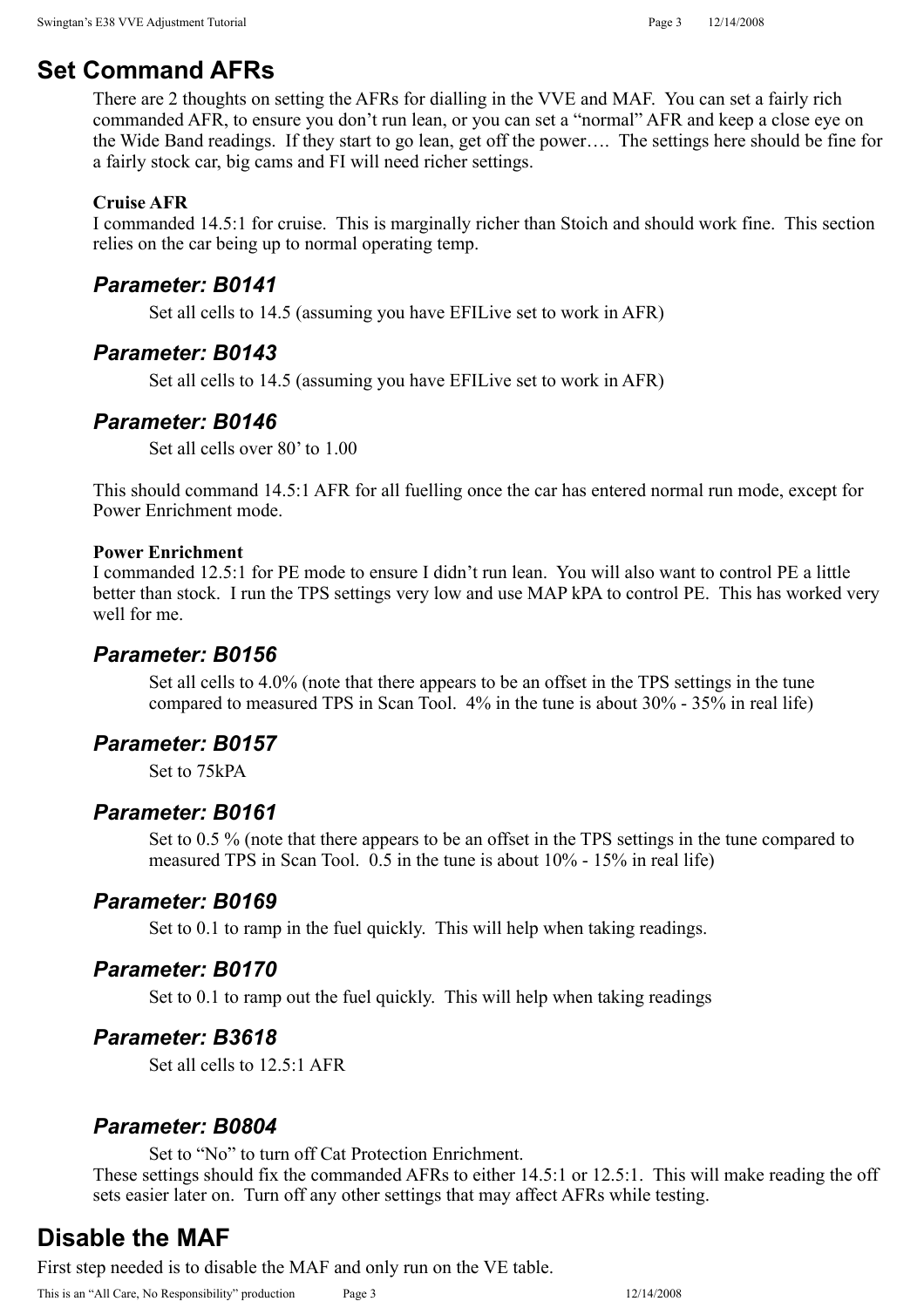# *Parameter: C0301 & C0302*

Swap the values for these to calibrations,

- $C0301 = 10$
- $C0302 = 13500$  ( or whatever C0301 was )

Note that this should work OK, providing your MAF hasn't actually failed. If your MAF has failed, it may "enable" the MAF calculations.

# *Parameter: C0303 & C0305*

Set to "10"

# *Parameter: P0101, P0102 and P0103*

Set all to "No MIL"

These settings will need to be "undone" if the MAF is going to be used again.

Finally, you may need to either unplug the MAF and rig up a separate IAT sensor, or remove the "YELLOW" wire from the MAF plug and replace the plug. Removing the signal wire from the MAF is very easy to do and can be restored in very little time. If your ECM simply won't fail the MAF in the tune, this is your other option.

**1.** Unplug the MAF and look at the plug. It has a "pink / purple" centre section covering the contacts inside and on the rear, has the same colour retainer for the wires. Both need to come off, note now how they fit so you get it right when it comes time to replace them.





**2.** Starting with the rear retainer, lift the end of the locking tab up with a small screw driver and prise the retainer back, away from the plug. Do this on both sides to free the retainer.



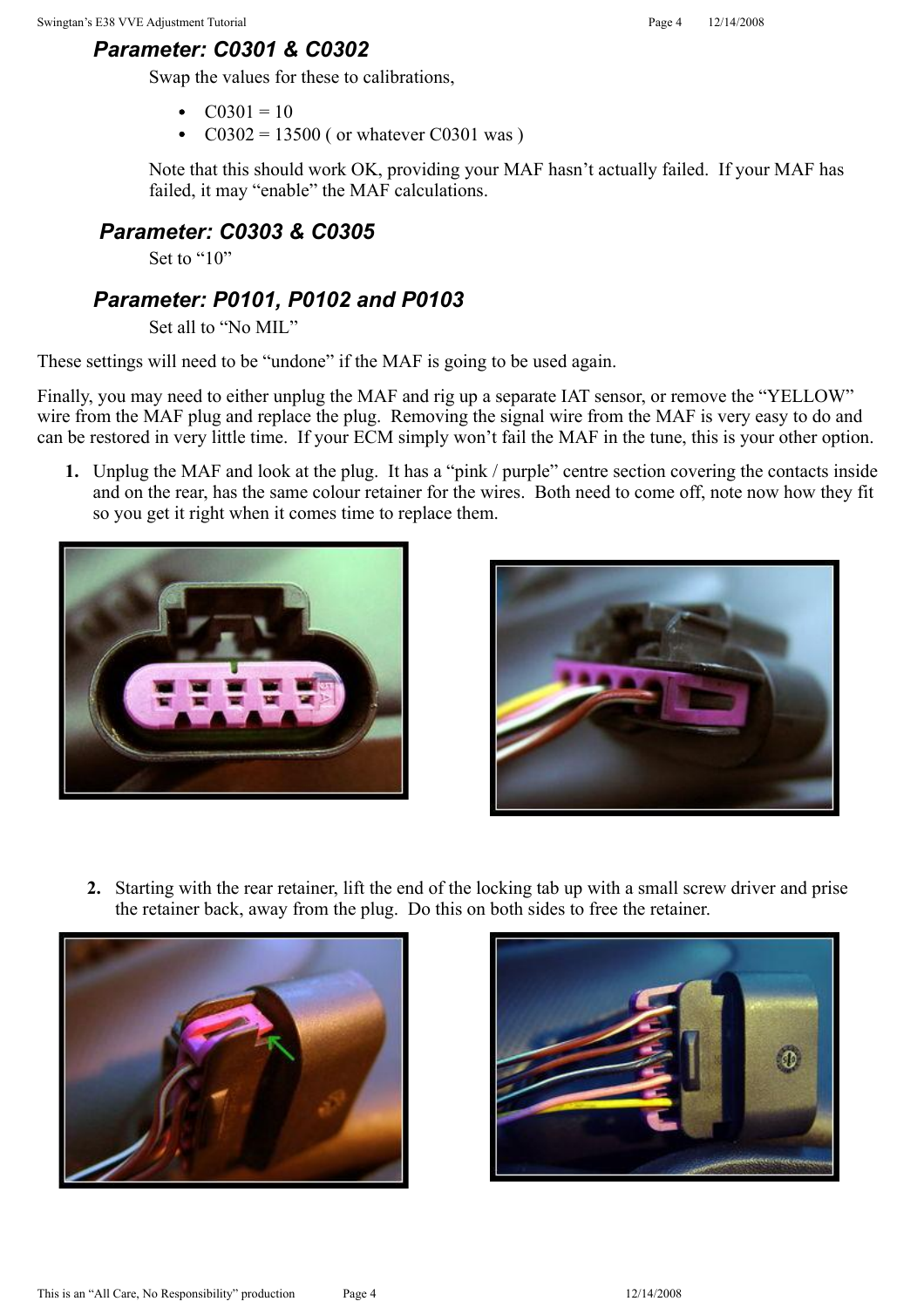**3.** Turning the plug around, use the small screwdriver to prise out the inner contact cover. There are small holes in the side of the cover that will help. With the inner cover removed, you can now see the connector pin locking tabs.





**4.** Take hold of the "Yellow" wire at the back of the plug and gently push forwards in it. Then using the small screwdriver, release the pressure on the locking pin and carefully draw the pin back out of the rear of the plug. The first picture below shows the locking tab that locks the connector in place. Once the wire is removed, tape it back against the rest of the loom to keep it out of the way.





**5.** Now just replace the 2 plastic covers to their original positions and plug the MAF back in. Confirm you have a valid IAT reading and that the MAF frequency is "0"

To return the MAF to normal operation, just put the pin back in. Note which way it fits and gently pull on the yellow wire to ensure it has locked into position.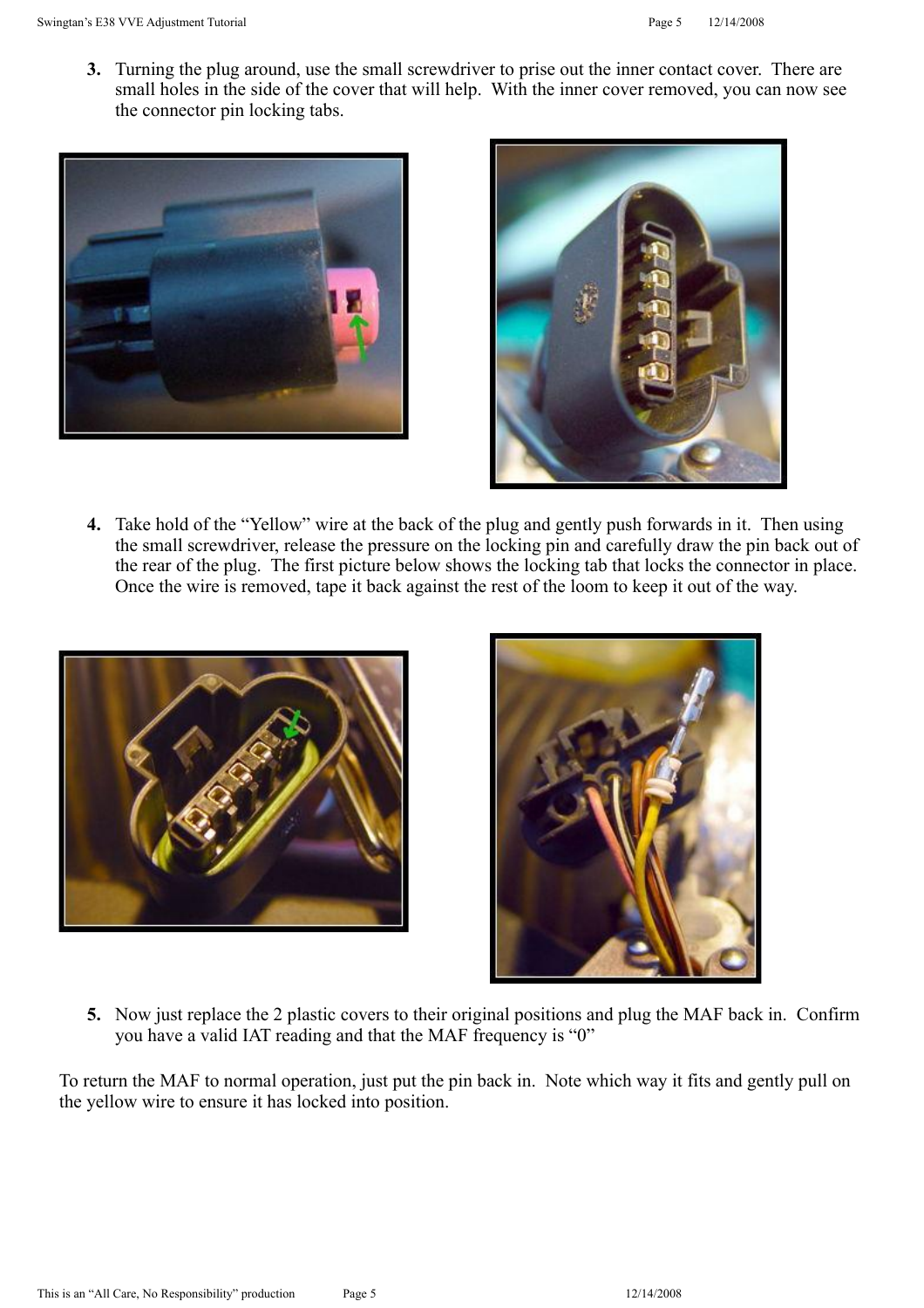# **Logging**

# **Set Up PIDS**

The minimum PIDs required are as follows….

Commanded AFR WB O2 AFR IAT MAP Engine RPM BEN Factor for your WB sensor

This should give you all the data you need to adjust the VVE.

**BIG NOTE:** The process of adjusting the VVE is not the same as for the LS1 VE table. You may be able to get the "Auto VE" process working to some degree, but in the end I didn't use it. I found it simply didn't adjust the cells in a way that worked well. It will take multiple goes to get the VVE pretty close.

Before actually driving the car, you should read the note on the next page.

Once the PIDs are set up. Go driving or test it on the dyno. This part is much the same as the LS1 Auto VE process, in that you want to run the engine at as many load points as possible to get sufficient data. Slow pedal movements help a lot and try and keep a single throttle position as long as possible. Get as much data as possible. It will help to use the E38 BEN MAP (Virtual VE Table – WB BEN.map) to see what cells need to be hit. This map can also be used to help adjust the VVE later on.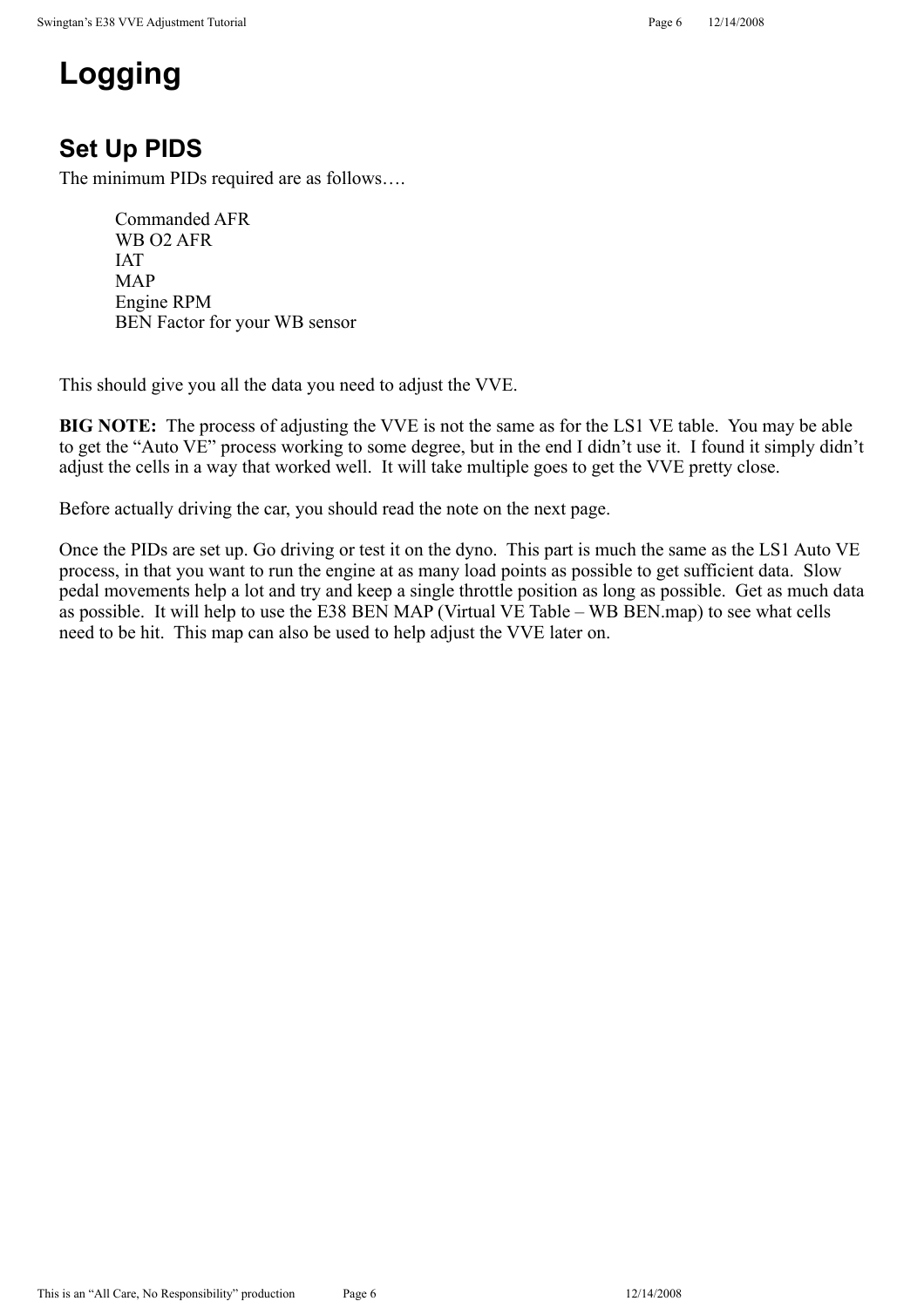# **Adjusting**

# **IAT Compensation**

The first step is to ensure steady AFR readings across a range of Intake Air Temp (IAT) readings. Not doing this means you run the risk of changes in IAT effecting the final AFR's. You could end up chasing your tail and not getting the results you expected. So to adjust the resultant AFR's for IAT, warm the car up with a decent drive, but don't get caught in traffic which may cause "heat soak". You want the engine hot, but the intake cool to start with. Then find a place you can park for a while with the engine idling.

Ensure you are logging IAT and WB AFR as a minimum for this step. Start the logging while driving and let the log continue while the car is stationary. What you are trying to do it heat soak the intake to push the IAT as high as you can. I let mine go to 75'C, as I've seen it get that high in traffic on a hot day. Once the IAT has reached it's hottest point or something around 75'C, you can stop the log and turn the car off (or drive home).

Open the log in ScanTool and make sure you have both IAT and WB AFR displayed. Expand the log so you can clearly see the changes in IAT as it warms up. It may be worth plotting IAT and WB AFR on the one chart, and then maximising that chart so it's easier to work with. You should end up with something like this.



Note that the IAT in this example only goes to 45'C but already you can see a large drift in the WB AFR. You are now ready to start correcting this drift.

# *Parameter: B1213*

The default values in this table are useably all "1" and provide no compensation for IAT. This table is a "flow modifier factor" for the Injectors, so larger numbers here make the ECM believe the injectors flow more. Smaller numbers make it think the injectors flow less. In the case of the log above we want to richen up the mixture as IAT rises, so we tell the ECM that the injectors flow "LESS". The ECM then commands more fuel to compensate for the lower flow rate.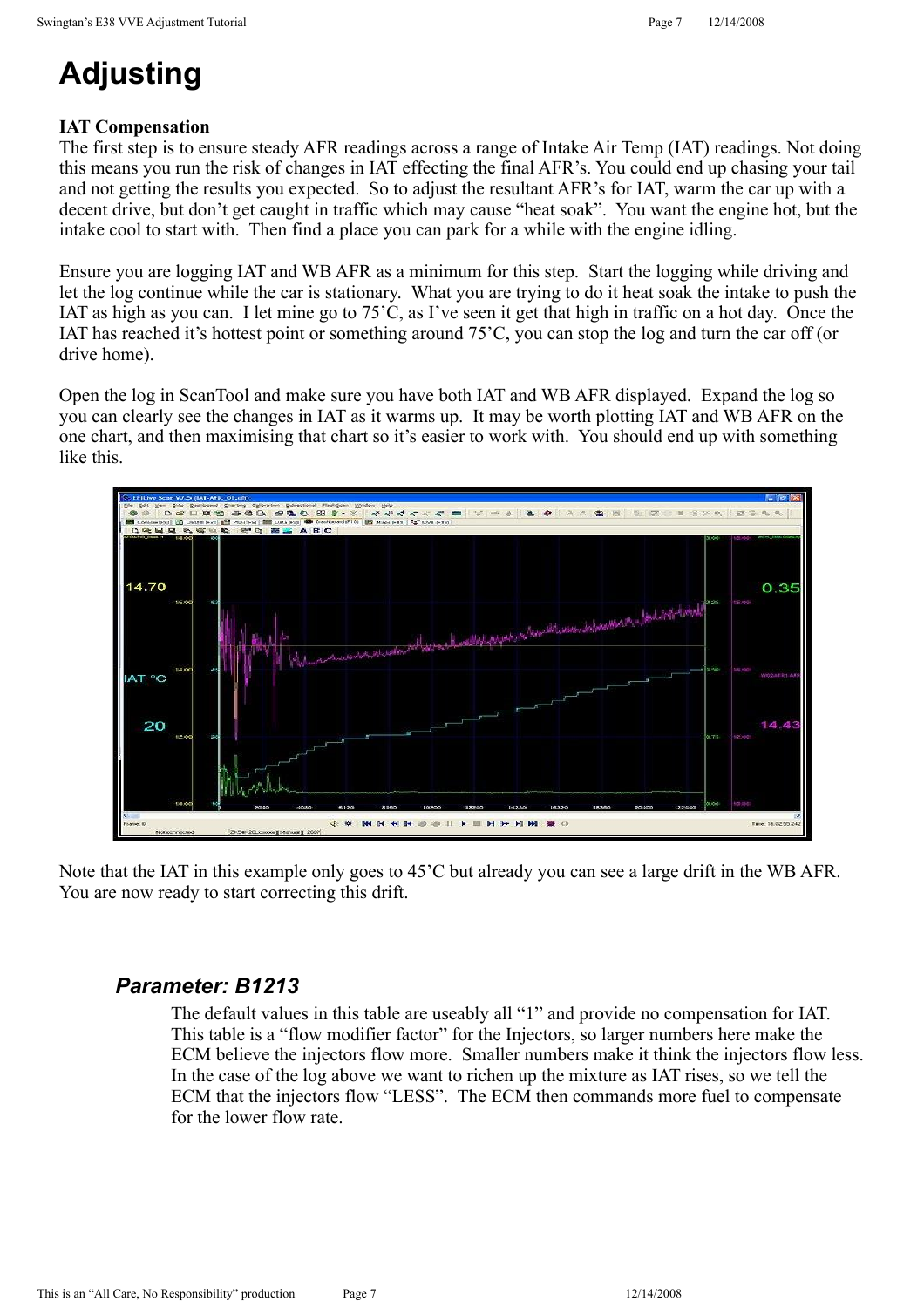Pick an arbitrary temperature to be the "default" or reference temperature. This should probably be a "typical average" of the normal ambient temp, I chose 25'C as I can expect ambient temps between 0'C and 45'C where I live. So keeping the factor at "1" for 25'C we need to adjust above and below this temp to get a steady WB AFR reading.

B1213 progresses in 10<sup>'</sup>C steps from  $-40^{\circ}$ C to 120<sup>'</sup>C so we need to use these values to do the correction. The easiest way I found was to highlight the section of the log where the IAT remained constant, and then read the averaged WB AFR value. Divide the commanded AFR value by the averaged value to give a correction factor.

In the example below, I've highlighted where  $IAT=40^{\circ}$ C and the average WB AFR is 15.25. Calculating the correction factor gives…

 $14.7 / 15.25 = 0.964$ 

So this is entered into the 40'C cell in **B1213**. Continue this for each cell in **B1213**



When you have gone through all the data, you should end up with a table that looks something like this.



You may need to go through a couple of cycles to get a really steady reading on the WB, but it should only take a couple of goes. Another point is that you may need to "guestimate" the correction factors for IAT temps that you can't measure. For example if it's summer and the minimum temps are much higher than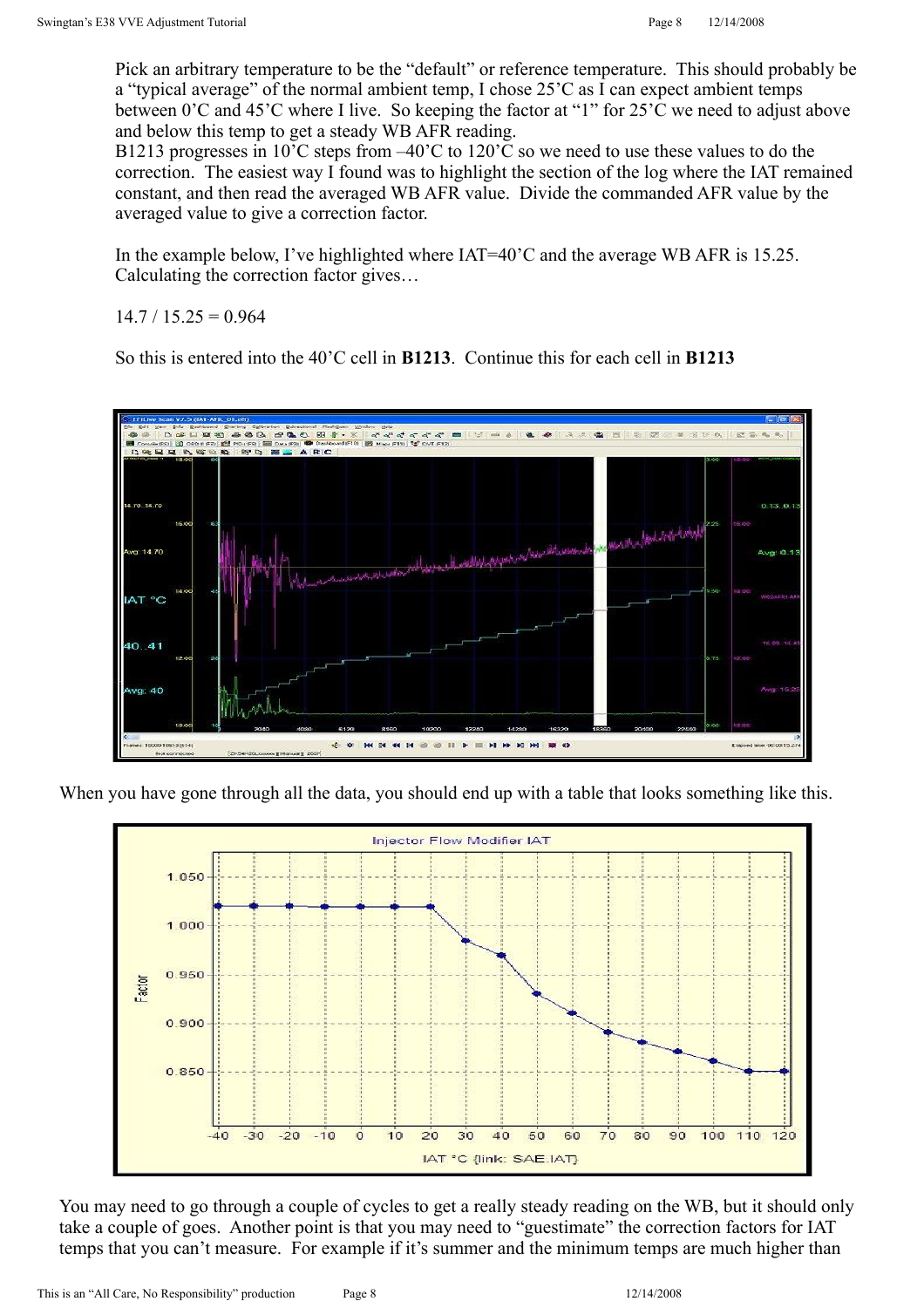winter temps. Just make an educated guess, working on the data you have. In the end you should be able to get a nice flat WB AFR reading no matter what the IAT reading is.



NOTE: the oscillating WB AFR reading is actually the engine cooling fans switching on and off

In the example above, the average for all the WB data from and IAT of 40'C to 72'C is 14.75:1. This will help keep the AFR's steady under differing conditions when gathering data for the VVE modifications.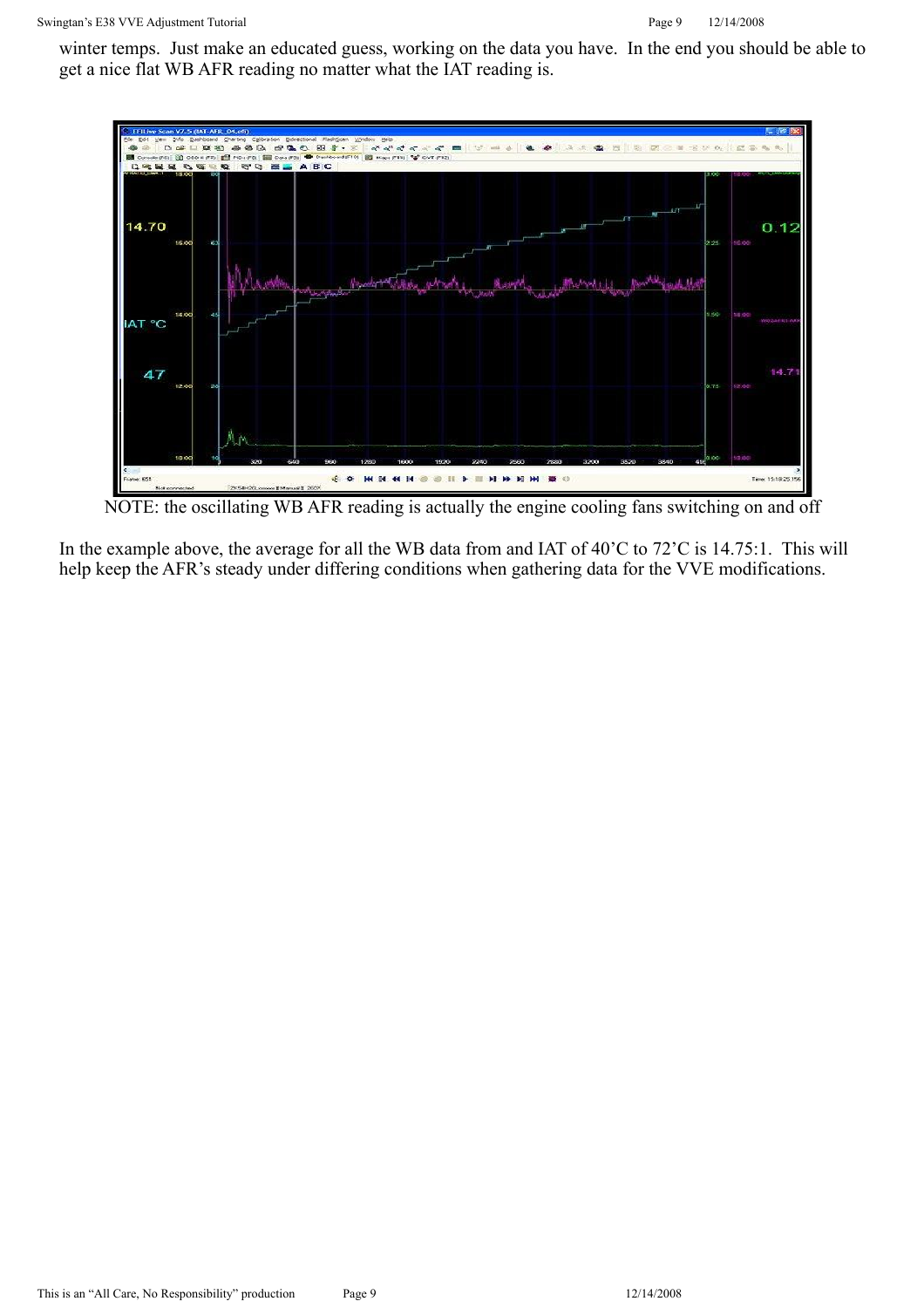#### **VVE**

To make adjustments to the VVE, you need to start the Tune Tool with the V2 plugged into the laptop / computer. This will enable some additional features, not normally available. The additional settings are highlighted in red and will be easily visible.

#### *Parameter: B8020*

The stock settings here seems to assume that the MAF will work for all RPM ranges over 3000 RPM. This won't work when the MAF is turned off. Reset these boundaries to something that gives you a series of more sensible zones for your expected RPM range. Look at where you would normally be driving and set the zones accordingly. Something like 2000, 3500, 4500, 5500 RPM may work well. This table has a big effect on the VVE shape.

### *Parameter: B8021*

As with the previous setting, this helps to shape the VVE table. Adjusting the setting to make the zone match expected driving conditions will help a lot. The stock settings are pretty good, but you may want to drop the "MAP 1" values to help set the idle airflow.

**NOTE:** At this point, ensure that the "UNITS" set up for B8021 match with B8001. In other words, make sure both tables are using kPa or PSI. Mixing these up will result in the VVE zone boundaries not being where you expect them to be.

Before moving on, you should do 3 things…

- 1. Go to B8101, press <F4>, select all cells and "copy with labels"
- 2. Save the current tune (after adjusting the previous 2 parameters) as a new tune file.
- 3. "Re-open" the same file, and go to B8101. It should look somewhat different to previously if you have changed the previous parameters. Select all cells and "Paste with labels" to return the VVE to a stock like map. Click on "Generate Coeffs" and "Generate VVE" to complete the process.

To be honest, you really should do this part before logging, as it will change the VVE settings a little bit.

You should now be ready to start adjusting the VVE.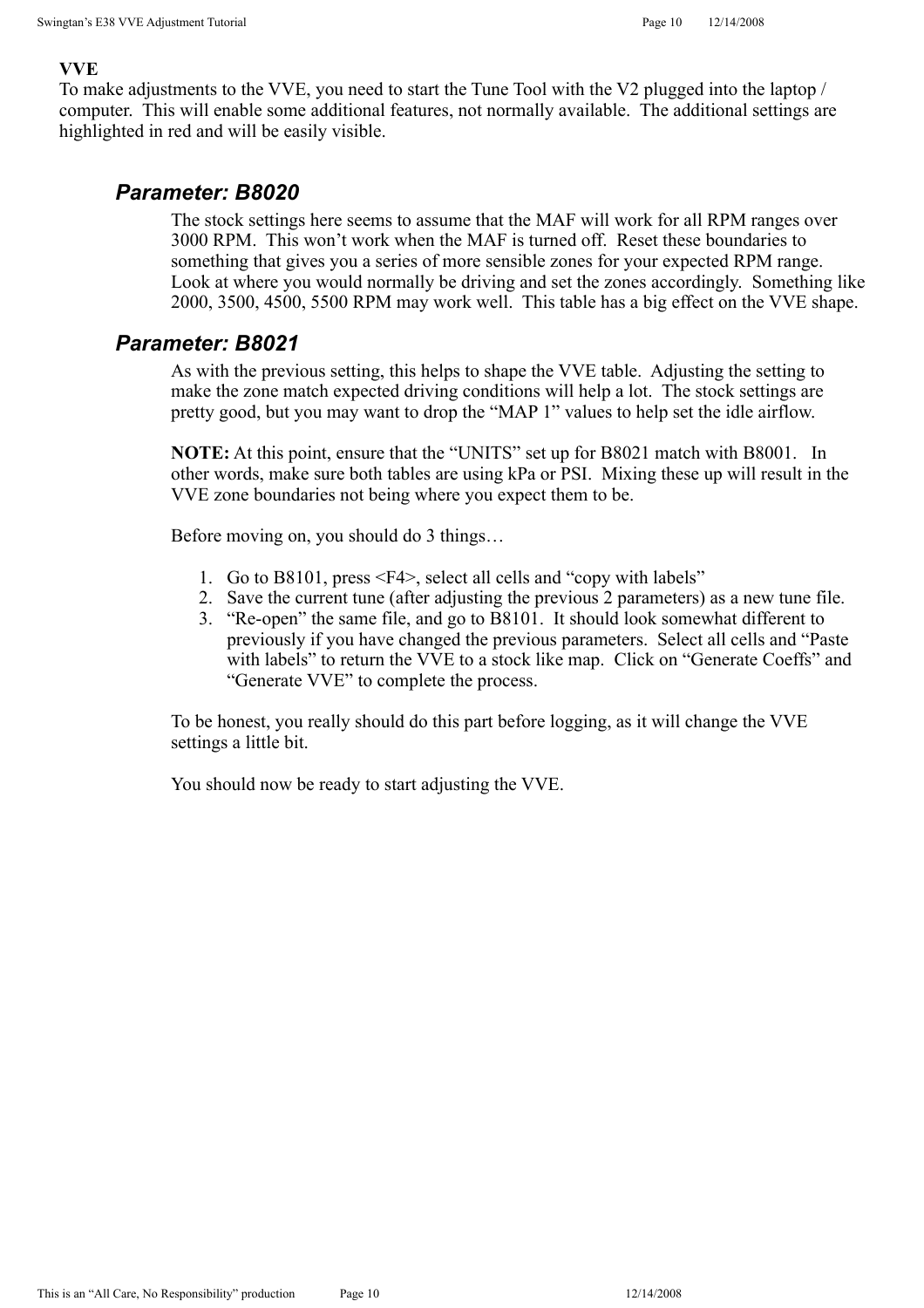#### *Parameter: B8101*

This table sets all of the VVE up for N/A vehicles. As with the EFILive notes, look at how the graph has the shaded squares. These squares are the zones set up in the previous parameters. The important thing to remember, is that any one zone can only have a single curve in any direction. You can make a "dome" or a "hollow" in a cell, but not a "wave". This is why it's important to



You can apply the figures from the BEN map as for the LS1 Auto VE process, but the generation of the Coeffs. Will have a smoothing effect on the changes. Trying the old trick of applying twice and smoothing didn't work too well either, so it became a more manual process to get things right.

• Apply the BEN map (copy the required BEN cells with labels, then "apply with labels and multiply" on the VVE). This will give a fairly spiky looking map.



BENs Applied To VVE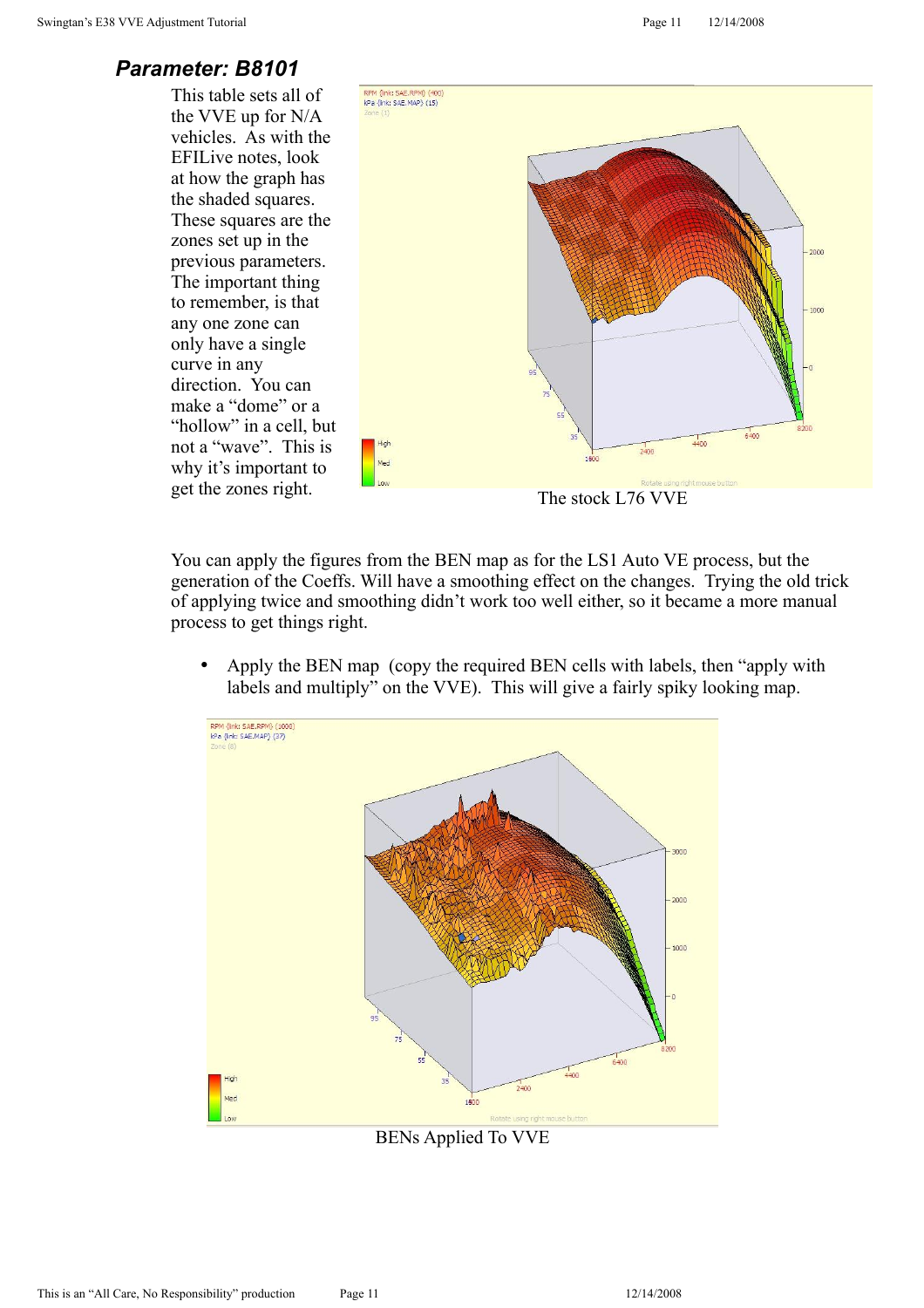- Next work on the areas where the spikes go up. In the "adjust" field at the top of the page, enter a figure of say 4. Then select the cells around the spikes, and click the "%" button to add 4% to the VVE values. Move around the spikes to "even" them up a bit.
- Then add a "-" in front of the 4 and work around the dips.



• When this is done, click on "Generate Coeffs" and "Generate VVE" to see the difference you made. Note how much smoothing has gone on. If for some reason something looks way out, you can not "undo". If it's not too bad, you may be able to adjust it and re-generate. If the MAP is too bad, you will need to revert the tune and start again. The final map should be fairly smooth, though it will have some steps in it hear and there. As long as they are not too big, it should be fine.



A tip here is that you may need to make adjustments to cells well over your normal RPM range, to allow you to get the right settings around peak RPM. Just work slowly and try to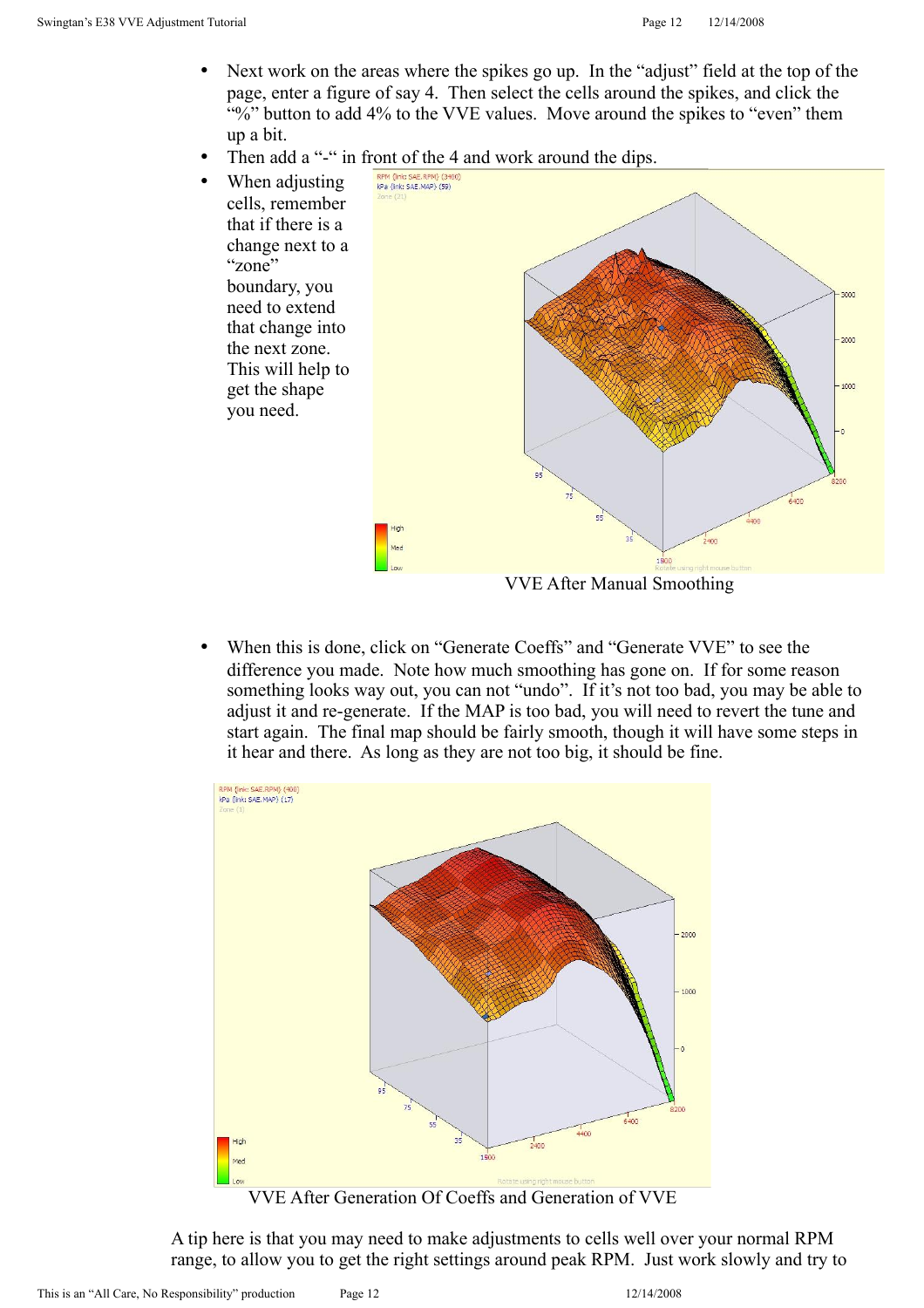only generate the Coeffs and VVE once per session. Multiple generations will tend to smooth the entire table, flattening it out.

Once you are finished, go testing again and then come back to re-adjust the VVE. This time though, when doing the manual adjustments, drop the setting to say "2%". As you keep going you may want to drop to 1%. After multiple runs, the VVE should start looking like this…



Modified VVE

You may find that the generation of the VVE applies too much smoothing in some areas, causing a shift in AFRs away for the commanded levels. This may be seen around the normal idle settings and cause an overly rich or lean idle. To fix these areas up you may need to manually over adjust these areas then allow the VVE generation to bring these cells back to the correct area.

At the same time, it's a good idea to alter the areas of the VVE above your normal RPM range to more suitable values. While your motor may never see 6500+ RPM, the shape of the VVE past here still influences the overall shape. The smaller the change in the VVE cells, the more accurate the VVE becomes. The stock VVE has negative values in the high RPM / low MAP area, these should be manually altered to flatten the top region of the VVE graph as shown above.

This is pretty much all there is to doing the VVE. Remember to save each adjustment of the VVE as a new file, so if something change too much, you can revert back to the last known good version.

If you want to stay running full Speed Density, you can re-enable DFCO and that's about it. To run a plain MAFless tune, re-enable the O2's and STFT. Also don't forget to reset your AFRs. If you want to go back to the MAF, continue on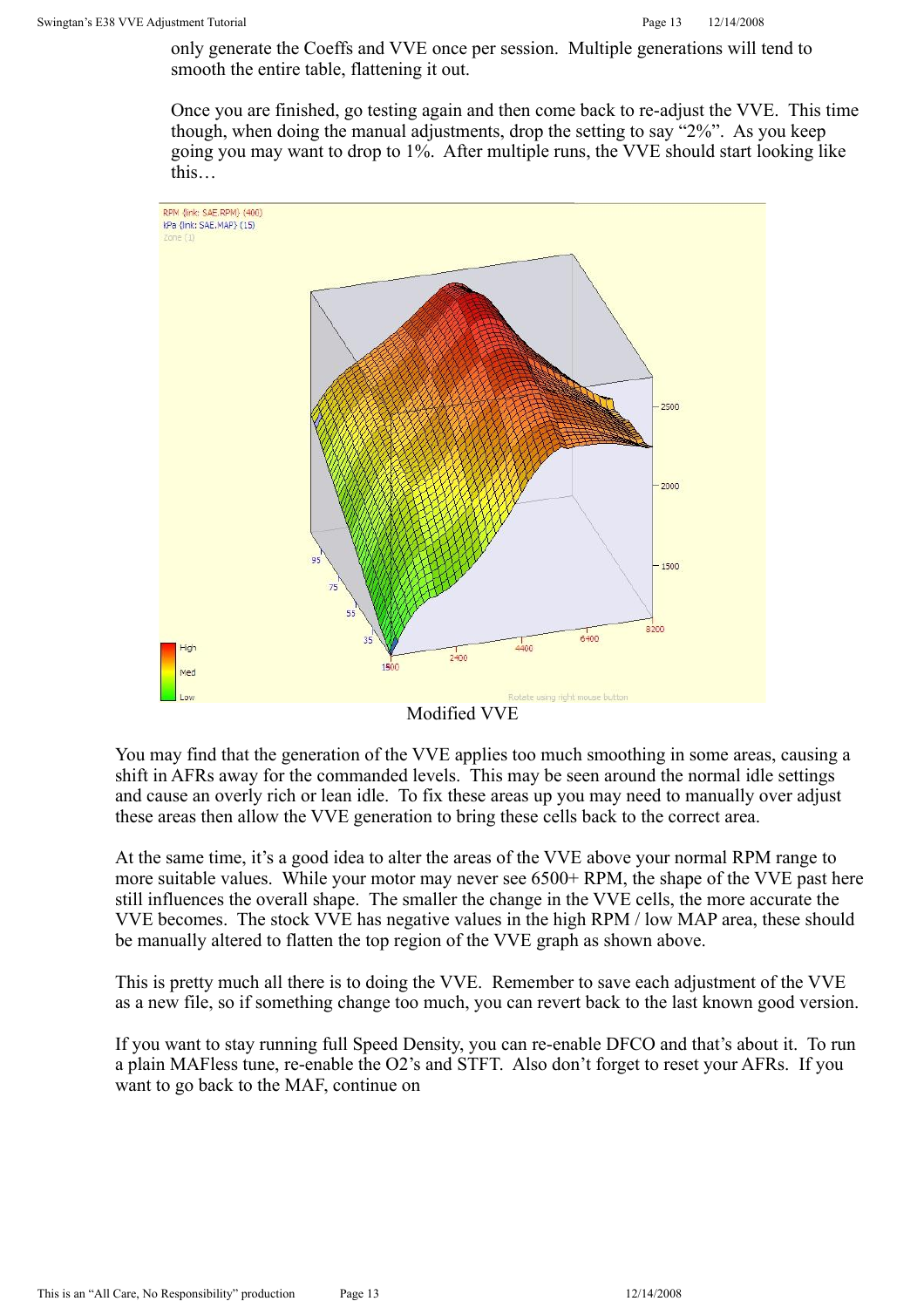#### **Notes On Forced Induction**

1. The adjustments above are primarily for Normally Aspirated (NA) motors, though will be useful for Forced Induction as well. You should note that the table in B8101 peaks at a MAP setting of 105kPA, about the maximum you could expect from a NA engine (the highest I've measured is 103kPA with the car running). For FI, you will need to work out how much boost you will run and after setting the tune up for that, adjustments are made to the appropriate table. For a 2 bar tune, use B8103, this will allow MAP pressure up to 201kPA, for a 3 bar tune, use B8105, which allows a peak MAP pressure of 255kPA.

The adjustment process is much the same but you will need to set appropriate AFR's for boost. PE settings in the 10:1 range are probably a good start here.

2. Steve from Oztracktuning has the following tip.

" Also a tip for Forced induction people, beware of a weird effect of burst knock activation mid acceleration not just at throttle tip in."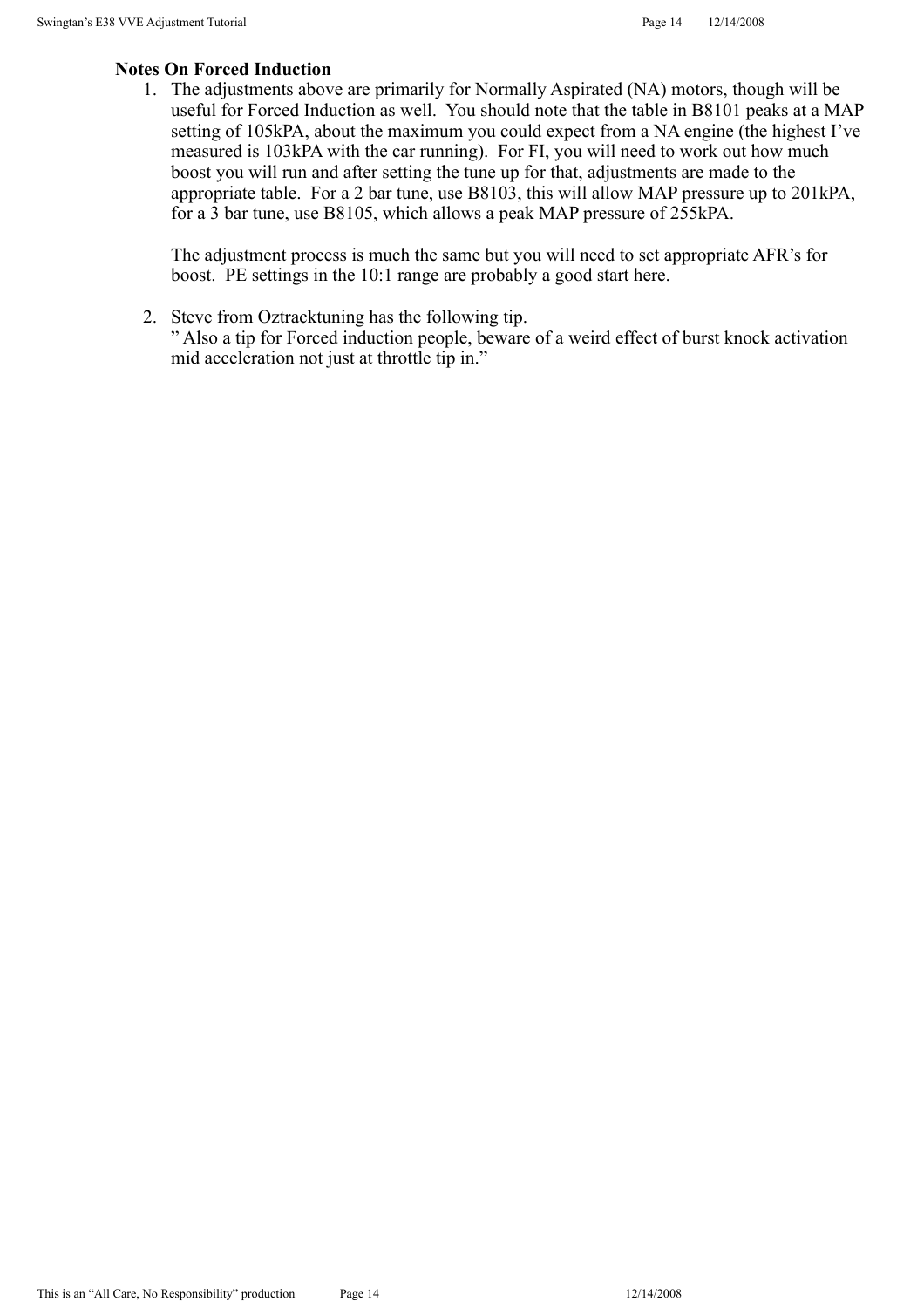# **MAF Adjustment**

To dial in the MAF, first re-enable it by reversing the steps above. Then select at least the following PIDs for logging…

MAFFREQ2 APCYL\_DMA MAF AFR WB O2 AFR

Follow the same process for logging as for the VVE, you can use the BEN map to try and hit as many cells as possible. While a new MAP could be made up with a new BEN for the MAF, I found it was just as easy to look at the Dash page and see where the WB AFR differs from the commanded AFR. Then you just adjust the MAF settings to correct for any drift. The stock MAF is very close though and only small adjustments should be needed.

For the L76, adjustments are in 2 tables

# *Parameter: B1097*

For MAF frequencies from 1000Hz to 5800Hz

# *Parameter: B1098*

For MAF frequencies from 5800Hz to 12200Hz

For the L98 there is only one table for the lot.

# *Parameter: B1097*

For MAF frequencies from 0Hz to 15000Hz

Once you are happy with the MAF settings, re-enable the O2s, STFTs and DFCO.

These adjustments should show a huge improvement in mid range torque and throttle response.